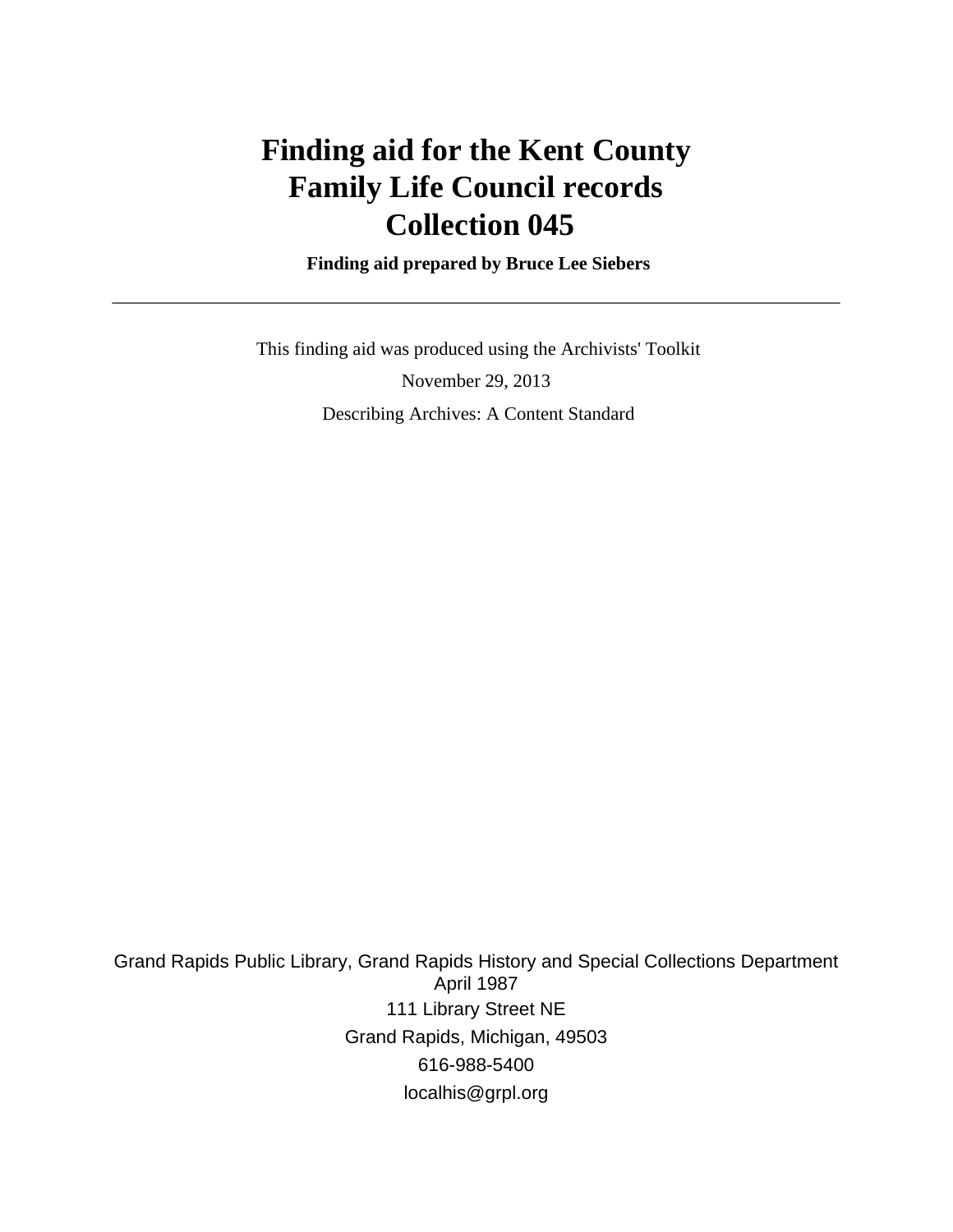## **Table of Contents**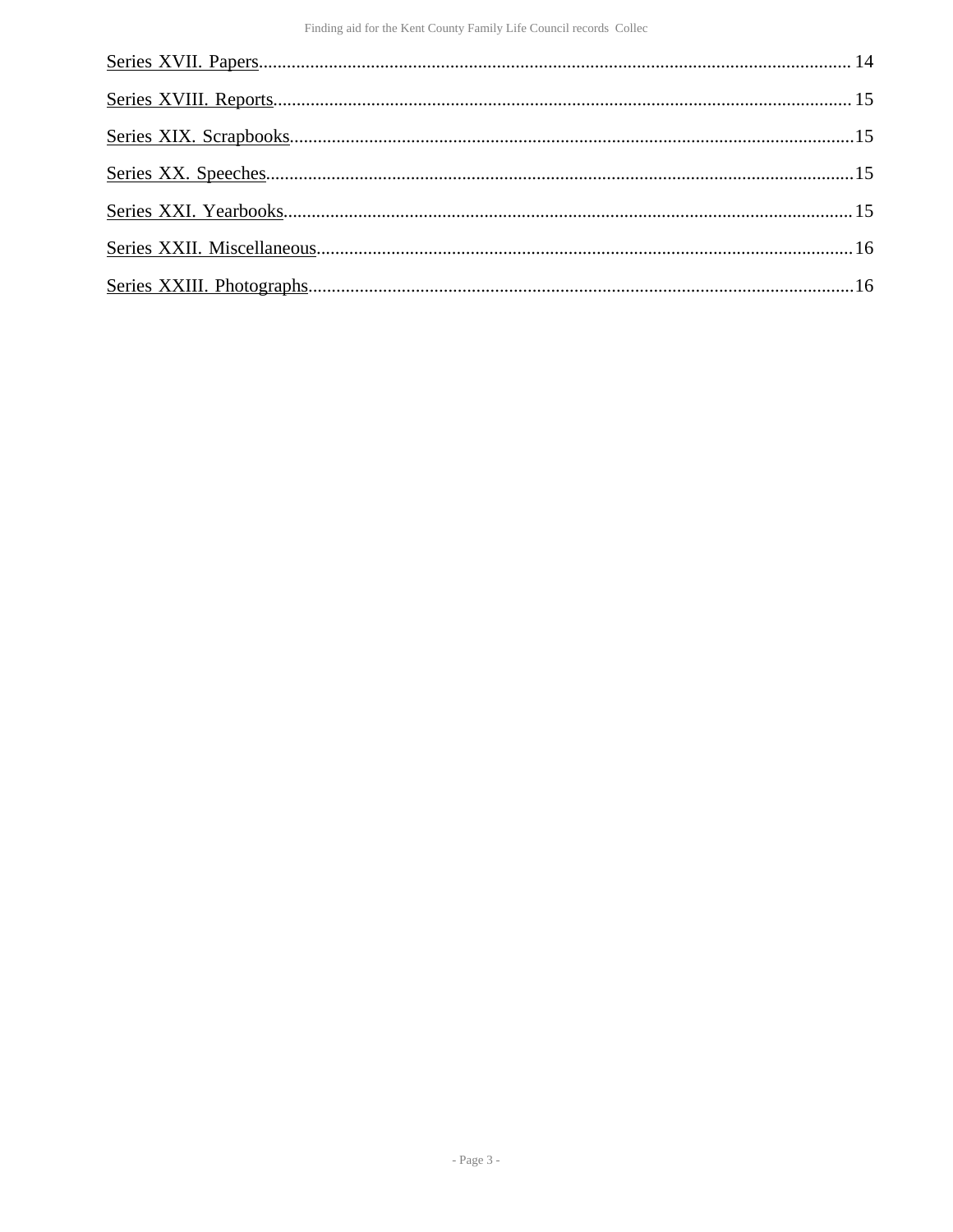## <span id="page-3-0"></span>**Summary Information**

| <b>Repository</b> | Grand Rapids Public Library, Grand Rapids History and Special<br><b>Collections Department</b>                                                                                                                                                                                                                                                                                                                                                                                                              |
|-------------------|-------------------------------------------------------------------------------------------------------------------------------------------------------------------------------------------------------------------------------------------------------------------------------------------------------------------------------------------------------------------------------------------------------------------------------------------------------------------------------------------------------------|
| <b>Title</b>      | Kent County Family Life Council records                                                                                                                                                                                                                                                                                                                                                                                                                                                                     |
| Date [inclusive]  | 1948-1983                                                                                                                                                                                                                                                                                                                                                                                                                                                                                                   |
| <b>Extent</b>     | 2.42 Linear feet Five boxes                                                                                                                                                                                                                                                                                                                                                                                                                                                                                 |
| Language          | English                                                                                                                                                                                                                                                                                                                                                                                                                                                                                                     |
| <b>Abstract</b>   | The Kent County Family Life Council promoted a strong family life by<br>providing education opportunities for youth regarding home and family<br>living. In 1955, home and family living classes were included in the<br>school curricula as a result of their efforts. The organization closed on<br>May 13, 1983 due to declining participation. Holdings document the<br>history and activities of the council and provide data about social issues or<br>topics such as divorce and services for youth. |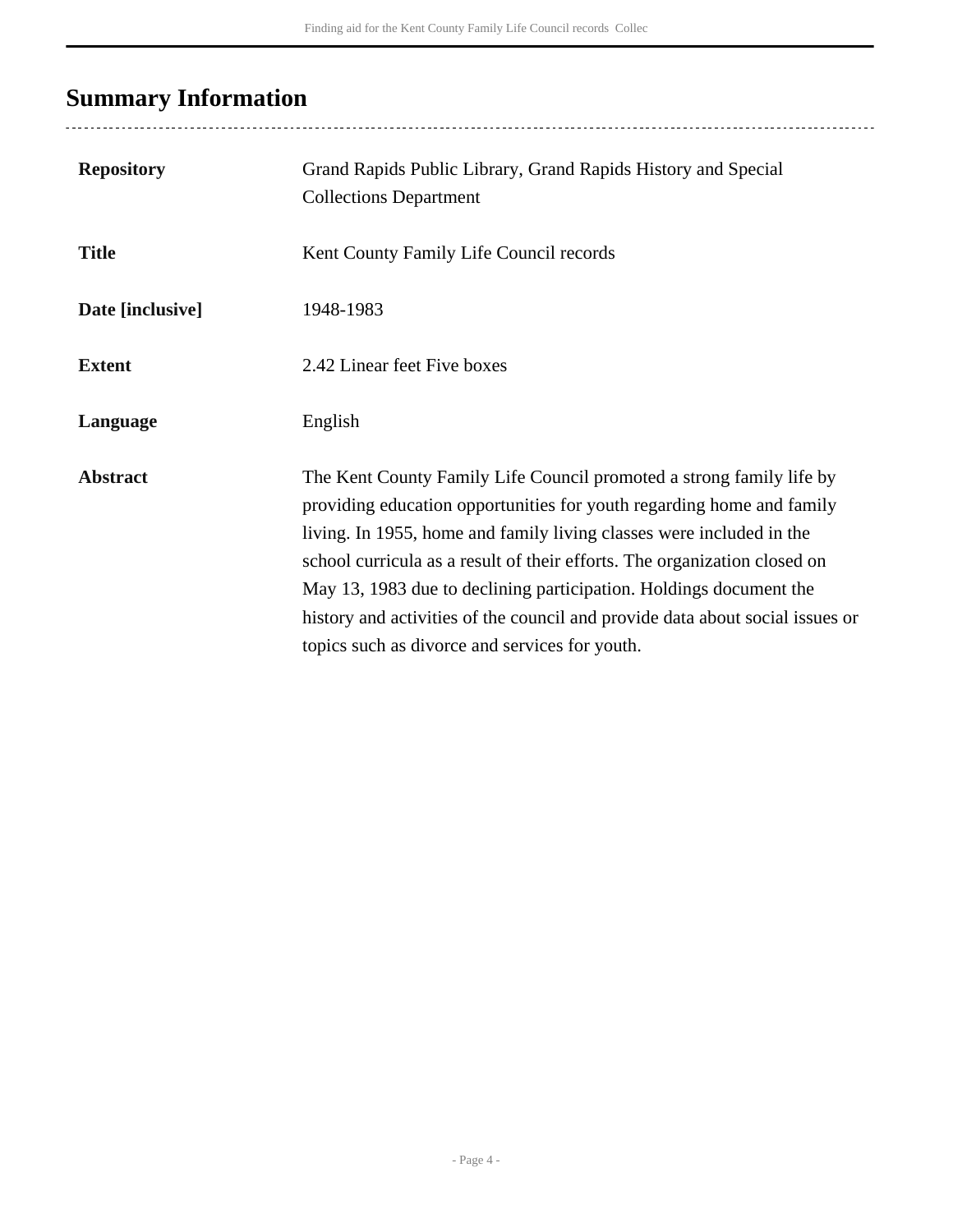### <span id="page-4-0"></span>**Biographical/Historical note**

The Kent County Family Life Council was organized in 1947 as the Marriage Education Council, as part of a nationwide movement to teach family living skills to adolescents. A group of interested citizens in cooperation with the Home Economics department of the Grand Rapids Board of Education began the local movements with membership from social and health agencies, churches, parent and teacher organizations and the home economics teachers. The Council's initial purpose was exploring the need for implementing a home and family life course in the local high schools.

Council bylaws were adopted March 20, 1950, with the stated purpose of: "To make available educational opportunities for youth, young adults and others in the field of marriage preparation, marital and family adjustments; to provide better education for home and family living." Membership was to be on either an individual or organizational basis.

In 1955, Home and Family Living classes were included in the school curricula as a result. In 1955, a reorganization of the council resulted in a new name: the Family Life Council of Grand Rapids, Michigan. Still later it was renamed the Kent County Family Life Council. The Council was discontinued after the luncheon meeting on May 13, 1983.

### <span id="page-4-1"></span>**Scope and Contents note**

The Kent County Family Life Council Records contains correspondences, brochures, bulletins, catalogs, certificates, financial records, journal and magazine articles, manuals, memoranda, minutes, news releases, newsletters, newspaper clippings, notes, pamphlets, papers, reports, scrapbook, speeches, yearbooks, miscellaneous material, and photographs of the organization. The group's various interest areas included divorce, community services for youth, anti social gangs and juvenile delinquency.

### <span id="page-4-2"></span>**Administrative Information**

### **Publication Information**

Grand Rapids Public Library, Grand Rapids History and Special Collections Department April 1987

### **Immediate Source of Acquisition note**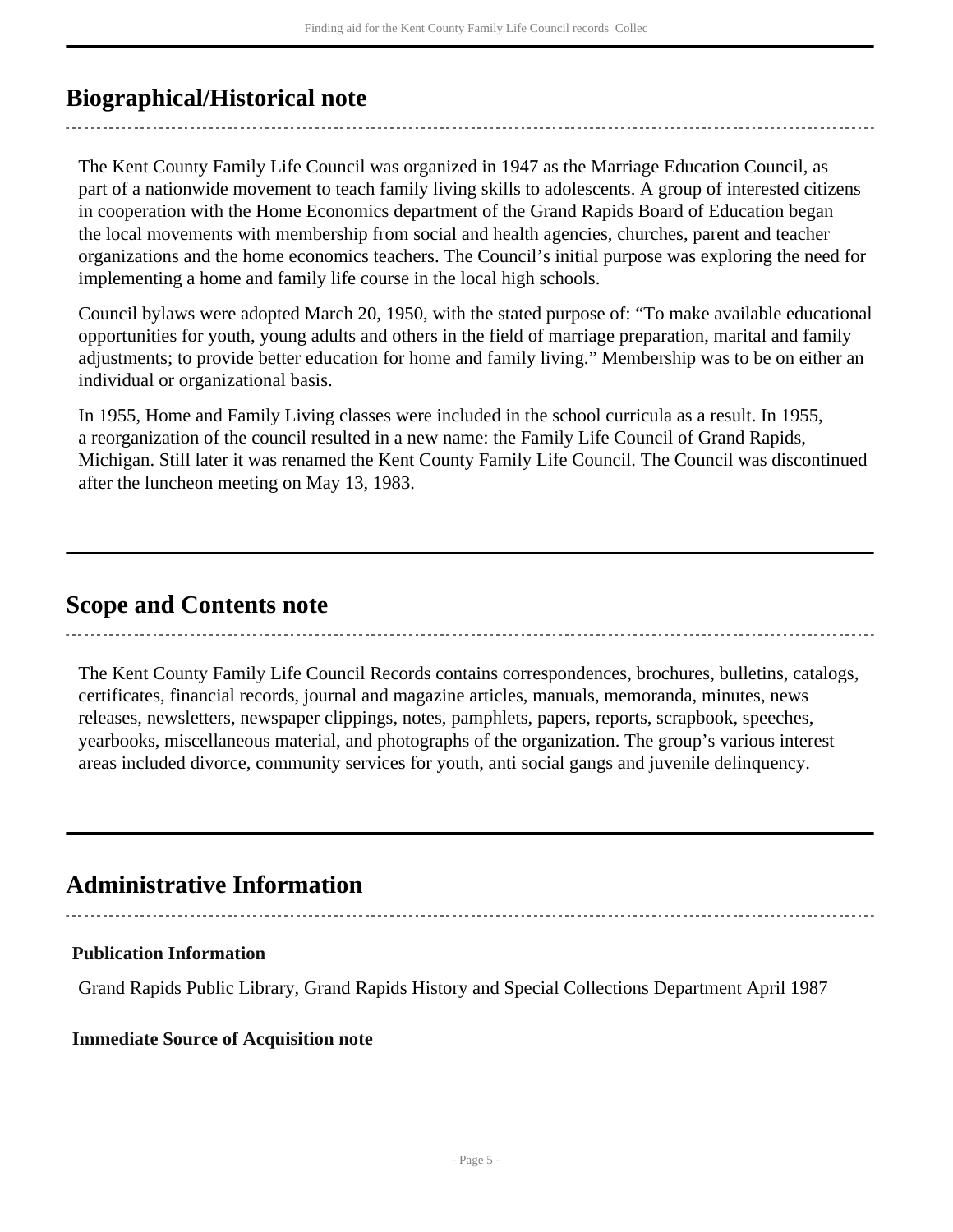Robert Blett and Kent County Family Life Council, accession number 1986.159

### <span id="page-5-0"></span>**Controlled Access Headings**

### **Corporate Name(s)**

- Family Life Council of Grand Rapids.
- Kent County Family Life Council.
- Marriage Education Council.

### **Geographic Name(s)**

• Grand Rapids (Mich.) -- History

### **Subject(s)**

• Family services -- Michigan -- Grand Rapids

### <span id="page-5-1"></span>**Picture Index - People (045-3-60)**

Bull, Vernon Hess, Mrs. Otto

Hoekstra, Joan

Johnson, Timothy Jr.

Jubb, Ruth M.

Meyer, Mrs. George

Parker, Mrs. James C.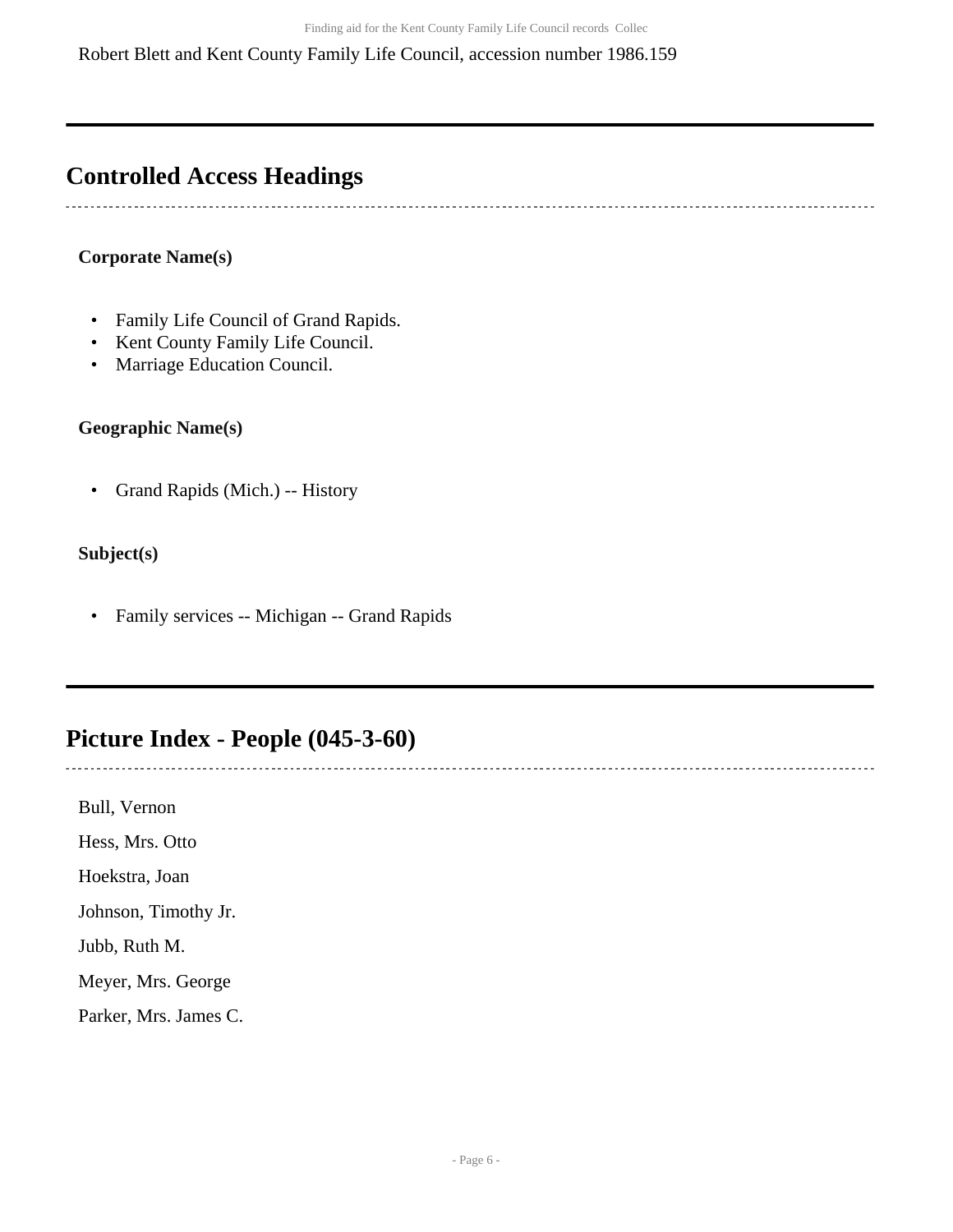Ruel, Myrtle

Ritsema, Carolyn

Starr, John G.

White, Mark F.

## <span id="page-6-0"></span>**PHOTOGRAPHIC INDEX**

1 "Starts New Season"; Promoting happy harmonious family life is the work of these four people, all officers of Kent County Family Life Council. Left to right: Mrs. Edward A. Benson, Secretary; Theodore B. Lascari, a director; Ruth M. Jubb, president; and Mrs. James D. Wells, treasurer.

2 1976, FLC April Speaker. (Color; turning)

3 FLC April Speaker, 1976.

4 Myrtle Reul, Asst. Professor at Michigan State University, College of Business & Public Service, Addressed the Council, 1961.

5 Left to Right: Mrs. Herman Beute, Mrs. Carol Nelson, Dr. James Bunnell, Sheriff Arnold Pigorsh, February 1963. Map Family Life Program.

6-7 Left to Right: Mark White, Joan Hoekstra, Rev. ? ? O'Connor?.

8 Left to Right: Carol Krammer, Mark White.

9 Left to Right: ?, Carolyn Ritsema, Carol Kramer.

10 Left to Right: ?, Carolyn Ritsema, Carol Kramer

11 Left to Right: Carolyn Ritsema, Ray Ritsema.

12 Left to Right: Emery Freeman presenting award to Rev. O'Connor?

13 Crowd in forground with Freeman & O'Connor getting their picture taken in the background. Mrs. Herman Beute(Mildred) facing the camera with the visible photographer behind her.

14 Group image, with crowd in foreground, speaker at microphone, at man standing behind the head table.

15 President 1961-1962, Donald Smallagan; President Elect, Mrs. Vernon Bull

16 President John G. Starr, second from right, attorney and past president of the Family Life Council, receives a special award for service to the community. Tim Johnson Jr., Awards Chairman for the Council, presents Starr a certificate similar to those received by Miss Ruth M. Jubb, Coordinator for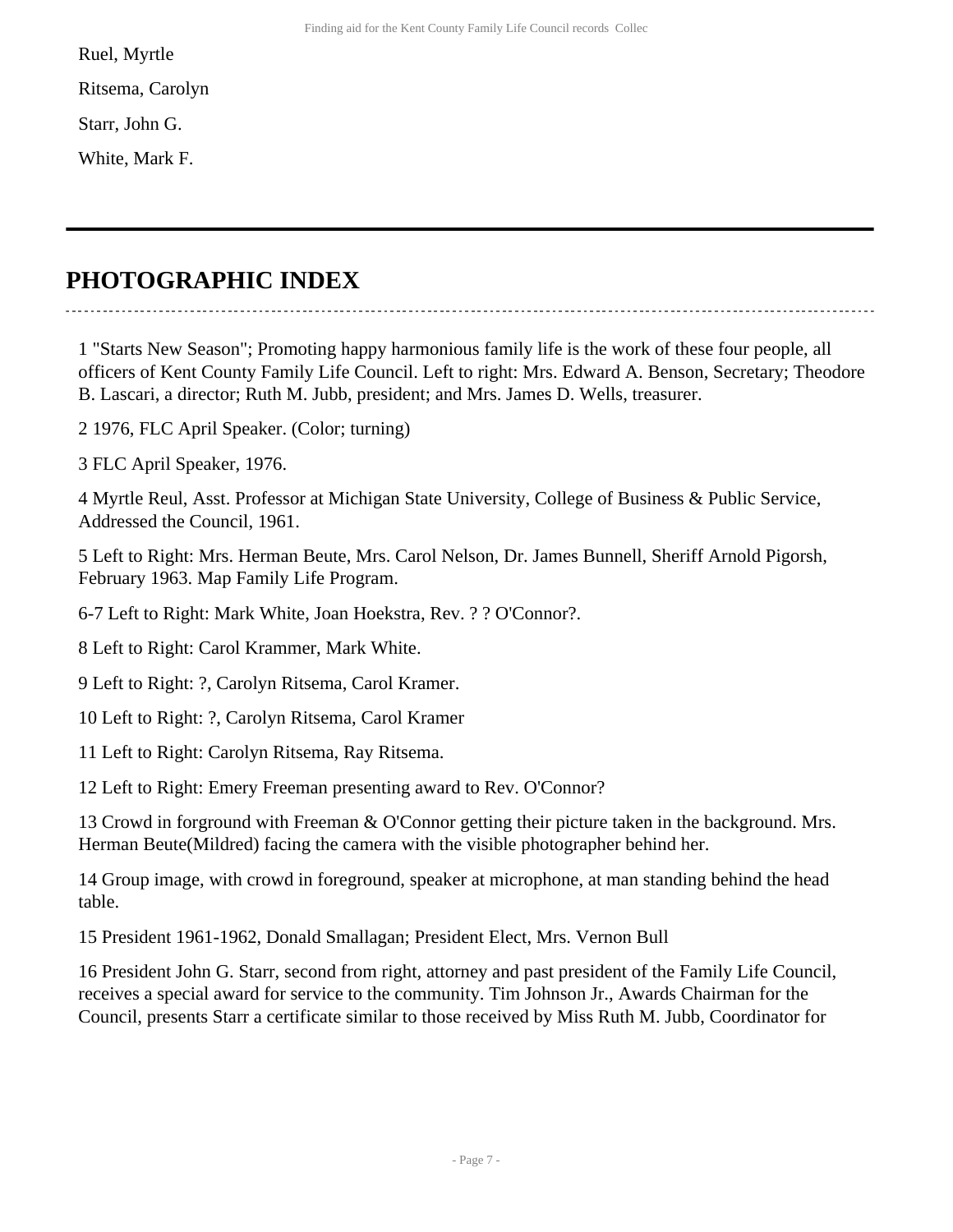health education for the Grand Rapids Board of Education and also a past president and right, Mrs. Hugh Brown Jr., secretary, 1961.

17 Mrs. John H. Hess, left, Mrs. James C. Parker, president of the National Congress of Parents and Teachers, and Mrs. George Meyer, retiring president of the Council, receive congratulations from Timothy Johnson, chairman of the Councils Awards Committee, April 18, 1961.

18 Mark White, Joan Hoekstra, Rev. O'Connor? (color snapshot)

19 Unidentified African American woman standing in front of Alexander Calder lithograph of La Grande Vitesse.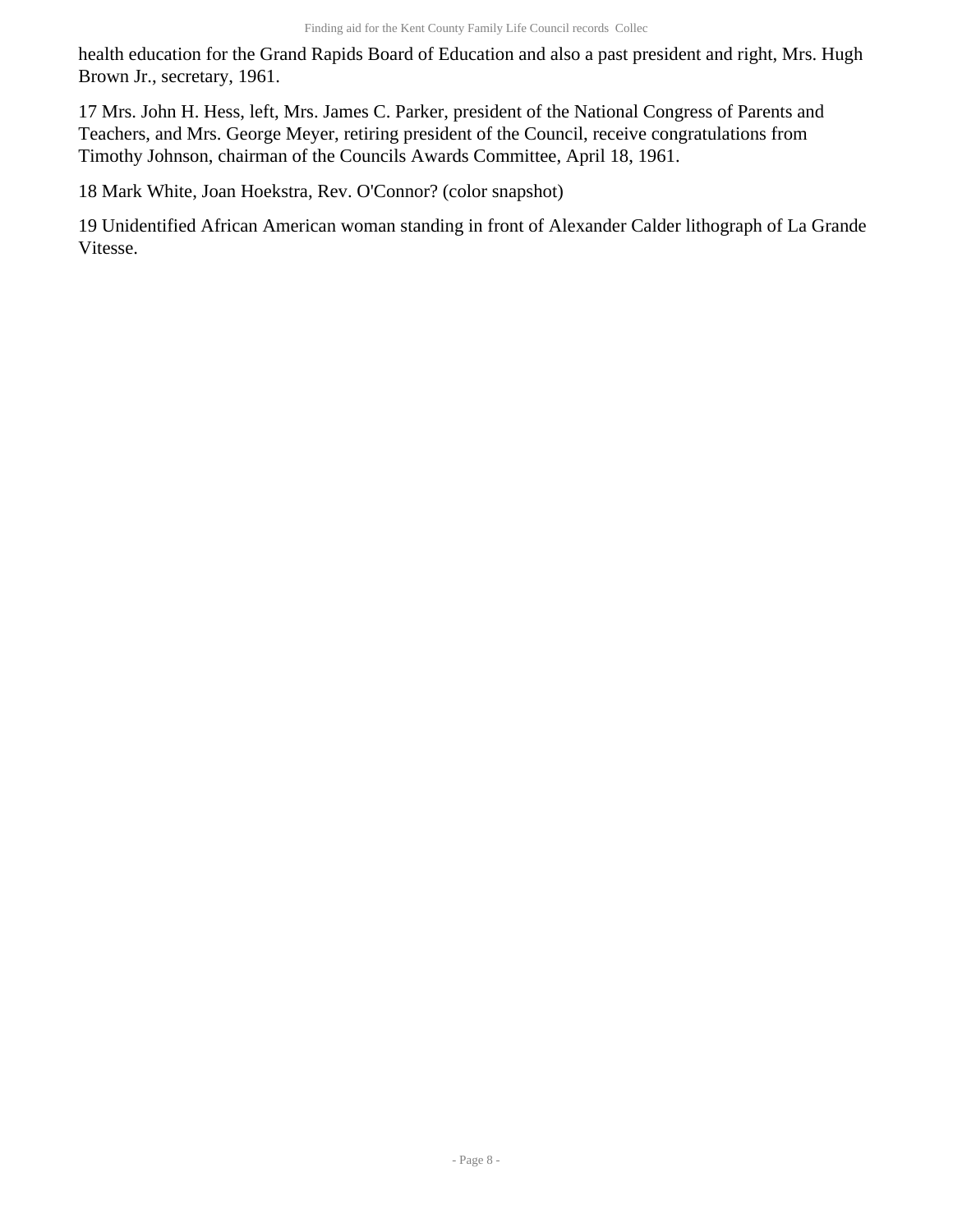### <span id="page-8-0"></span>**Collection Inventory**

#### <span id="page-8-1"></span>**Series I. Correspondence, 1959-1979**

#### **Scope and Contents note**

Includes letters regarding the activities of the organization and dealing with social problems. Some of the correspondents are: Wilhelmina Wright, Bob Blett (Kent County Health Department), Daniel J. Day, Alan Snider, Rick Brichen (Urban Concern Inc.), Ruth M. Jubb, Sister M. Columkille, Ray Ritsema, Ebronix Learning Centers, University of Michigan Extension Service, Junior League of Grand Rapids, Inc., American National Red Cross, The Salvation Army, World Affairs Council, The Wolverine Council of N.M.A., Grand Rapids Art Museum, Dick Richards (WZZM-TV), Joyce Kortman and Mrs. Carl Nelson. Arranged Chronologically.

|                              | <b>Box</b> | <b>Folder</b>  |
|------------------------------|------------|----------------|
| 1959-1971                    | 1          |                |
| May-June 1971                | 1          | $\overline{2}$ |
| June 14, 1972-April 30, 1978 | 1          | 3              |
| June 13, 1978-April 25, 1979 |            | 4              |

<span id="page-8-2"></span>

| <b>Series II. Brochures</b> | <b>Box</b> | <b>Folder</b> |
|-----------------------------|------------|---------------|
|                             |            | $5 - 7$       |
|                             |            |               |

#### **Scope and Contents note**

Provides detailed information on several topics including: services for senior citizens, family and the law, working with kids, Baxter Community Center,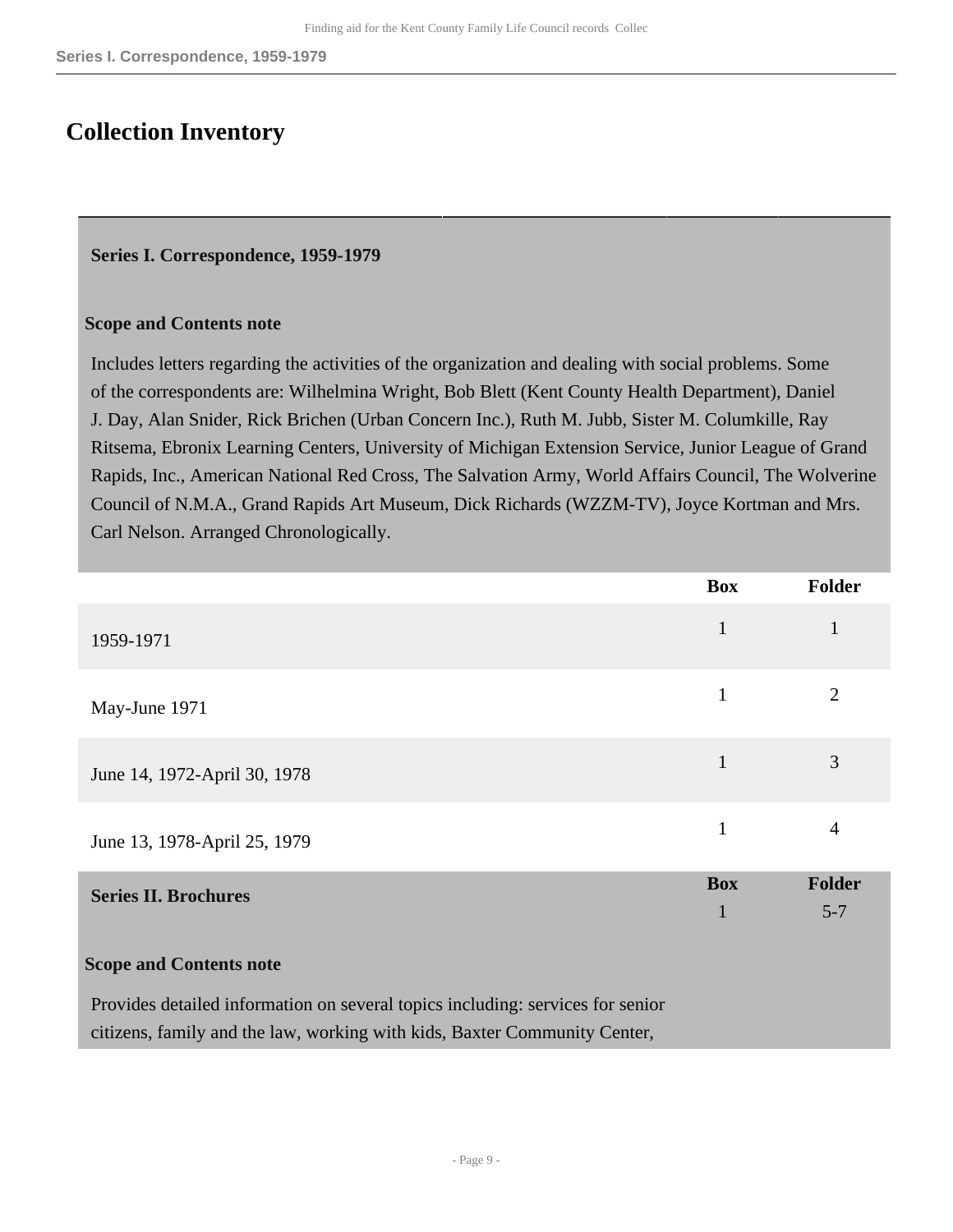service and rehabilitation for cancer patients, Michigan Council on Family Relations, citizens against crime, volunteerism, and community coordinated child care.

### <span id="page-9-0"></span>**Series III. Bulletins**

#### **Scope and Contents note**

Bulletins RE Council luncheon meetings from 1970 to May 1983. In addition, there are a few bulletins from the US Food & Drug Administration. Arranged Chronologically

<span id="page-9-2"></span><span id="page-9-1"></span>

|                                                                       | <b>Box</b>                 | Folder              |
|-----------------------------------------------------------------------|----------------------------|---------------------|
| 1970-1983                                                             | $\mathbf{1}$               | 8                   |
| 1970-1983                                                             | $\mathbf{1}$               | 9                   |
| Food and Drug Administration                                          | $\mathbf{1}$               | 10                  |
| <b>Series IV. Catalog- Public Education Film Catalog</b>              | <b>Box</b><br>$\mathbf{1}$ | <b>Folder</b><br>11 |
| <b>Scope and Contents note</b>                                        |                            |                     |
| Public Education Film Catalog containing an annotated bibliography of |                            |                     |
| films regarding cancer.                                               |                            |                     |
| <b>Series V. Certificates</b>                                         | <b>Box</b>                 | <b>Folder</b>       |
|                                                                       | $\mathbf{1}$               | 12                  |
| <b>Scope and Contents note</b>                                        |                            |                     |
| Blank award certificates.                                             |                            |                     |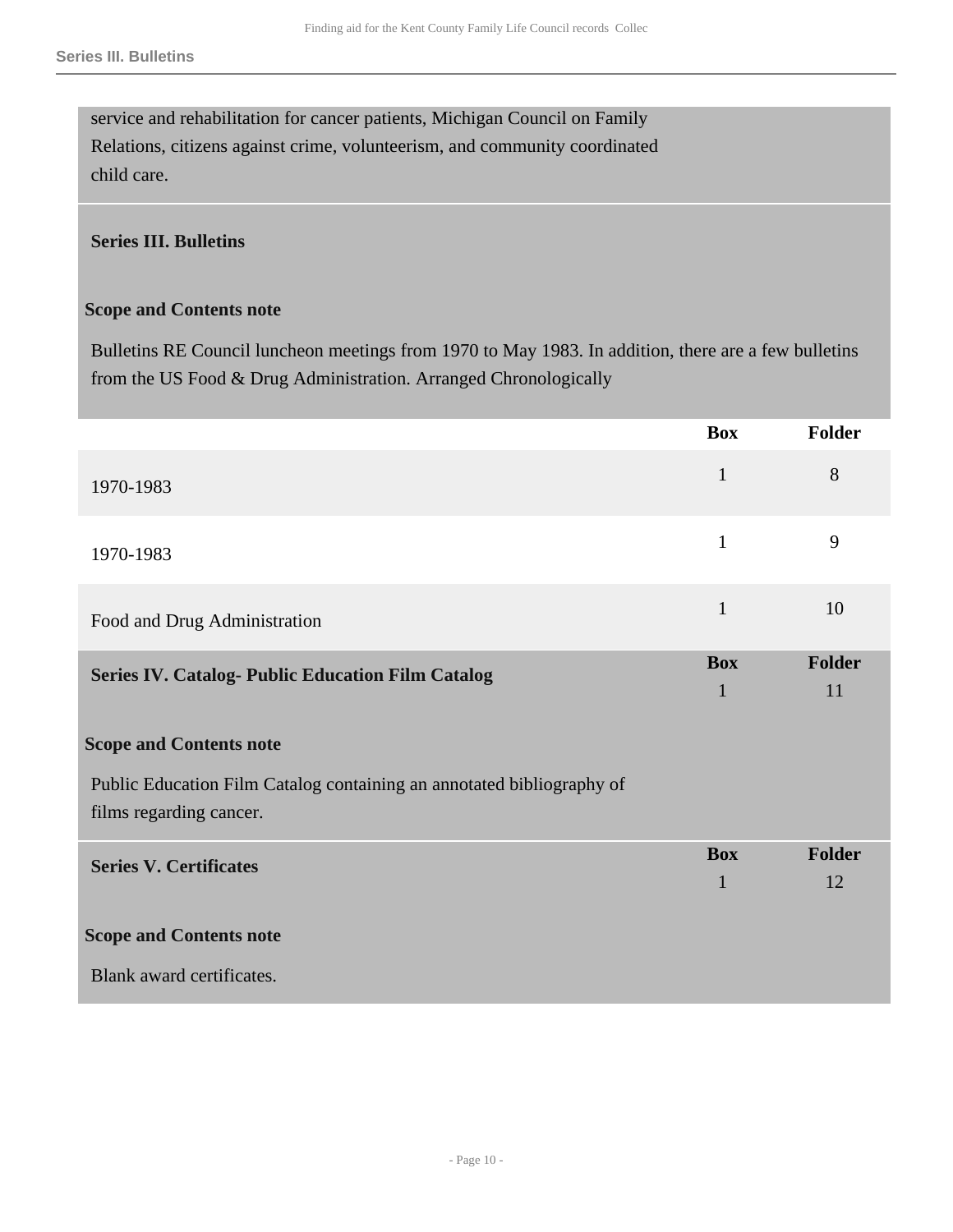### <span id="page-10-0"></span>**Series VI. Documents**

### **Scope and Contents note**

Bylaws, and proclamations of the Council.

<span id="page-10-3"></span><span id="page-10-2"></span><span id="page-10-1"></span>

|                                                                                   | <b>Box</b>      | <b>Folder</b> |
|-----------------------------------------------------------------------------------|-----------------|---------------|
| <b>Bylaws</b>                                                                     | $\mathbf{1}$    | 13            |
| Proclamation                                                                      | $\mathbf{1}$    | 14            |
| <b>Series VII. Financial Records, 1968-1977</b>                                   | <b>Box</b><br>1 | Folder<br>15  |
| <b>Scope and Contents note</b>                                                    |                 |               |
| Budget sheets and treasurer's report from 1968-1977. Arranged<br>Chronologically. |                 |               |
| <b>Series VIII. Journal and Magazine Articles</b>                                 | <b>Box</b>      | Folder        |
|                                                                                   | 1               | 16            |
| <b>Scope and Contents note</b>                                                    |                 |               |
| "Helping the Panic Neighborhood," "7 Myths That Cause Unhappy Family              |                 |               |
| Life," "Teaching Children About Money," "What Do You Like Most About              |                 |               |
| Yourself," "Assertiveness Training for your Child," and "Atom-Age Trash."         |                 |               |
| Series IX. Manuals, 1974-1977                                                     | <b>Box</b>      | <b>Folder</b> |
|                                                                                   | $\mathbf{1}$    | $17 - 18$     |
| <b>Scope and Contents note</b>                                                    |                 |               |
| Procedure Manuals (1974-1977) containing a compilation of committees' or          |                 |               |
| officers' activities and records. Arranged Chronologically.                       |                 |               |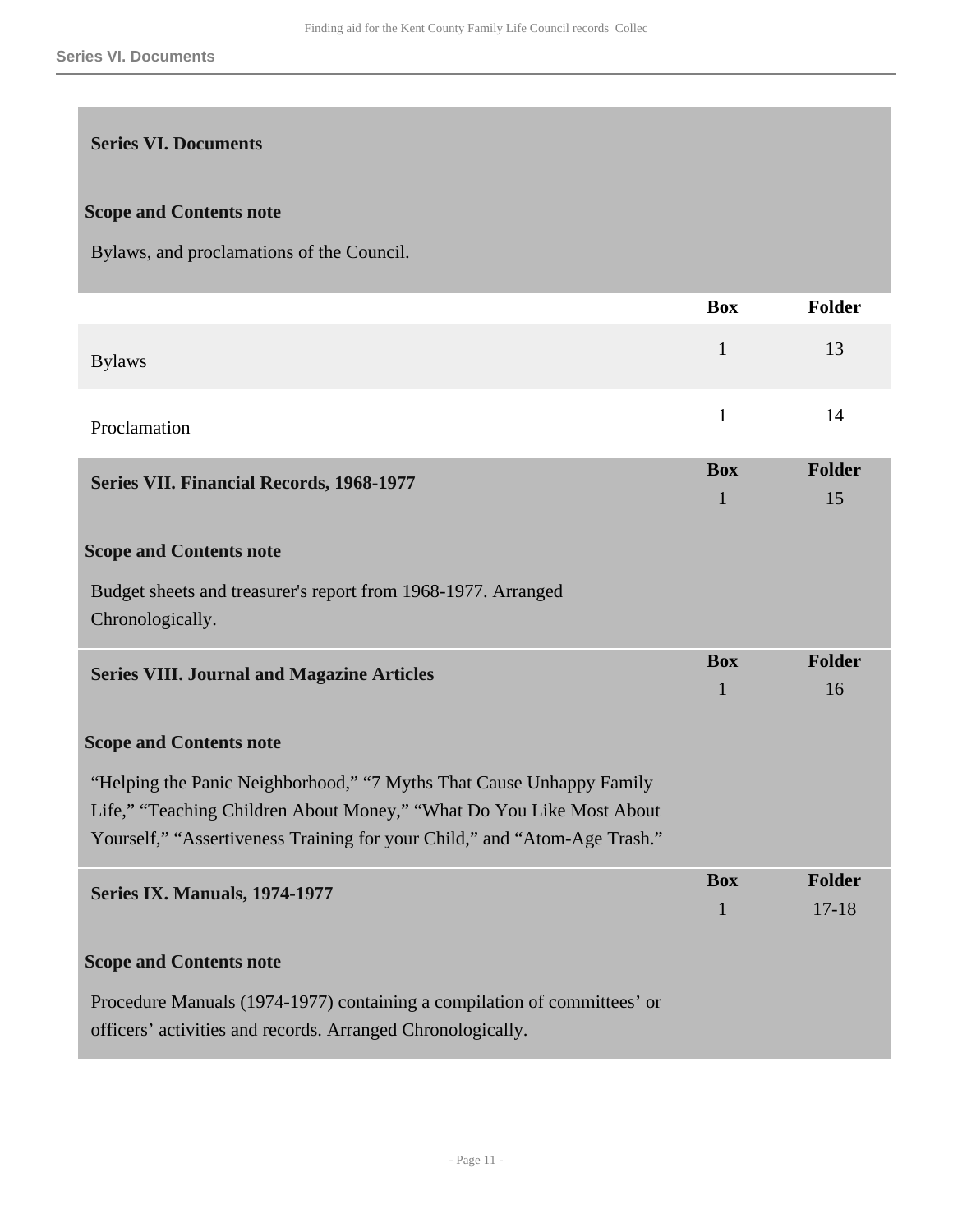<span id="page-11-3"></span><span id="page-11-2"></span><span id="page-11-1"></span><span id="page-11-0"></span>

| <b>Series X. Memorandums</b>                                                                  | <b>Box</b><br>$\mathbf{1}$   | <b>Folder</b><br>19 |
|-----------------------------------------------------------------------------------------------|------------------------------|---------------------|
| <b>Scope and Contents note</b>                                                                |                              |                     |
| Programs, and a completed list of board members 1970-1971.                                    |                              |                     |
| <b>Series XI. Minutes</b>                                                                     |                              |                     |
| <b>Scope and Contents note</b>                                                                |                              |                     |
| Minutes and notes, 1972-1983. Arranged Chronologically.                                       |                              |                     |
|                                                                                               | <b>Box</b>                   | Folder              |
| 1972-1979                                                                                     | $\mathbf{1}$                 | 20                  |
| 1969-1983                                                                                     | $\overline{2}$               | 21                  |
| 1969-1983                                                                                     | $\overline{2}$               | 22                  |
| Series XII. News Releases, 1975-1978                                                          | <b>Box</b><br>$\overline{2}$ | <b>Folder</b><br>23 |
| <b>Scope and Contents note</b>                                                                |                              |                     |
| Topics discussed at luncheon meetings of the council, 1975-1978. Arranged<br>Chronologically. |                              |                     |
| Series XIII. Newsletters, 1974-1975                                                           | <b>Box</b><br>$\overline{2}$ | Folder<br>24        |
| <b>Scope and Contents note</b>                                                                |                              |                     |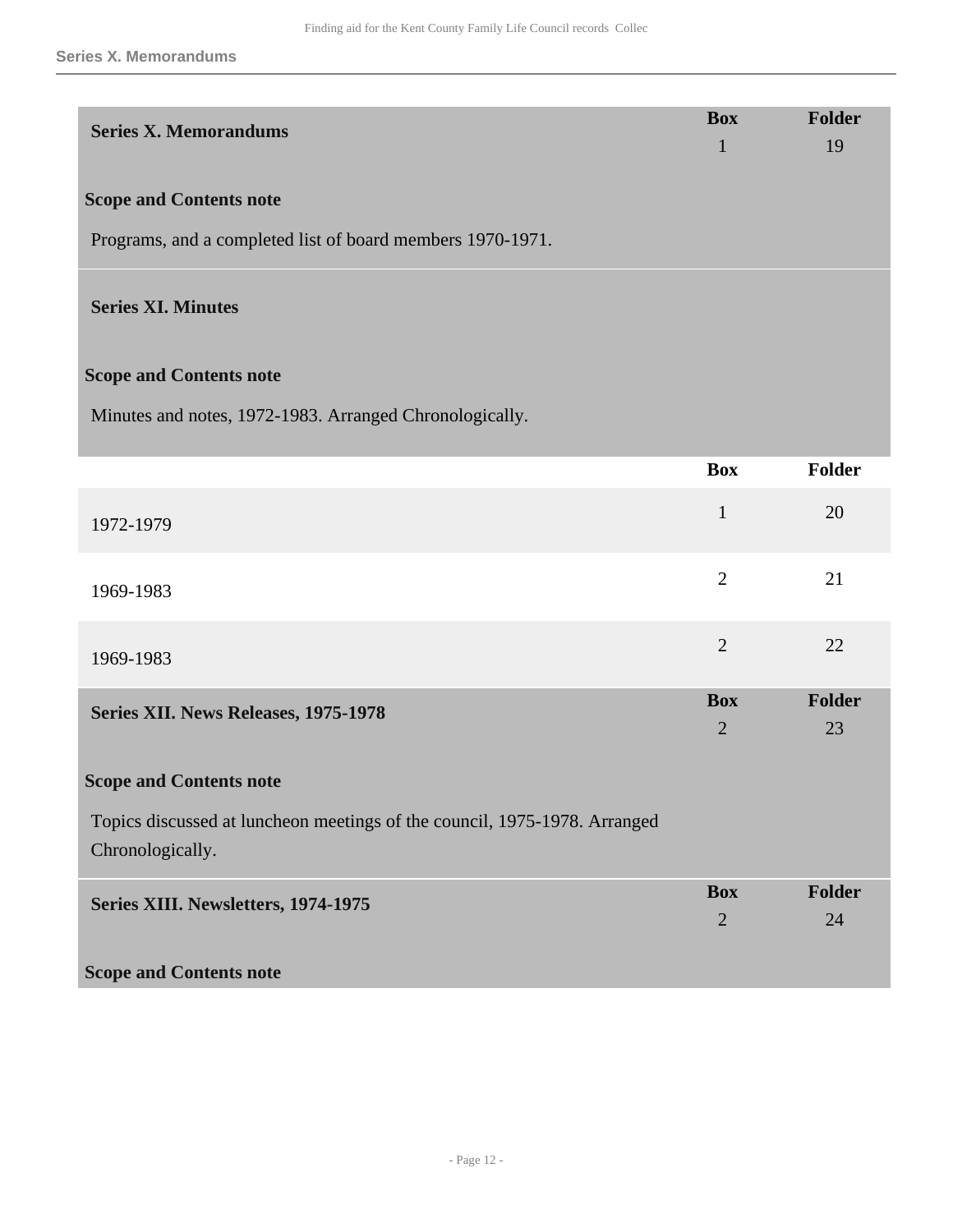<span id="page-12-0"></span>

| Newsletters from the Michigan Council on Family Relations, 1974-5.<br>Arranged Chronologically. |                |               |
|-------------------------------------------------------------------------------------------------|----------------|---------------|
| <b>Series XIV. Newspaper Clippings</b>                                                          | <b>Box</b>     | <b>Folder</b> |
|                                                                                                 | $\overline{2}$ | 25            |
| <b>Scope and Contents note</b>                                                                  |                |               |
| Contains the following: "Making Good Citizens out of Potential Criminals,"                      |                |               |
| "Awareness of social problems isn't getting to solutions," "Money Didn't                        |                |               |
| Help Police-School Liaison," "Foundation's New Chief Pledges Active                             |                |               |
| Policy," "The Grand Rapids Foundation," "How to get your Child to                               |                |               |
| Behave," and "Tips On Getting Along With People."                                               |                |               |

### <span id="page-12-1"></span>**Series XV. Notes**

### **Scope and Contents note**

Information on the activities of the Council, including some historical documentation on its organization. In addition, has notes regarding the attendance record of meetings, award winners, and the nominating committee, a few notes on SCAN (Suspected Child Abuse and Neglect) program. Arranged Chronologically.

|                              | Box            | <b>Folder</b> |
|------------------------------|----------------|---------------|
| 1948-1959                    | $\overline{2}$ | $26 - 35$     |
| 1958-1981                    | 3              | 36-48         |
| Attendance Record, 1969-1978 | 3              | 49            |
| Award Winners, 1961-1982     | 3              | 50            |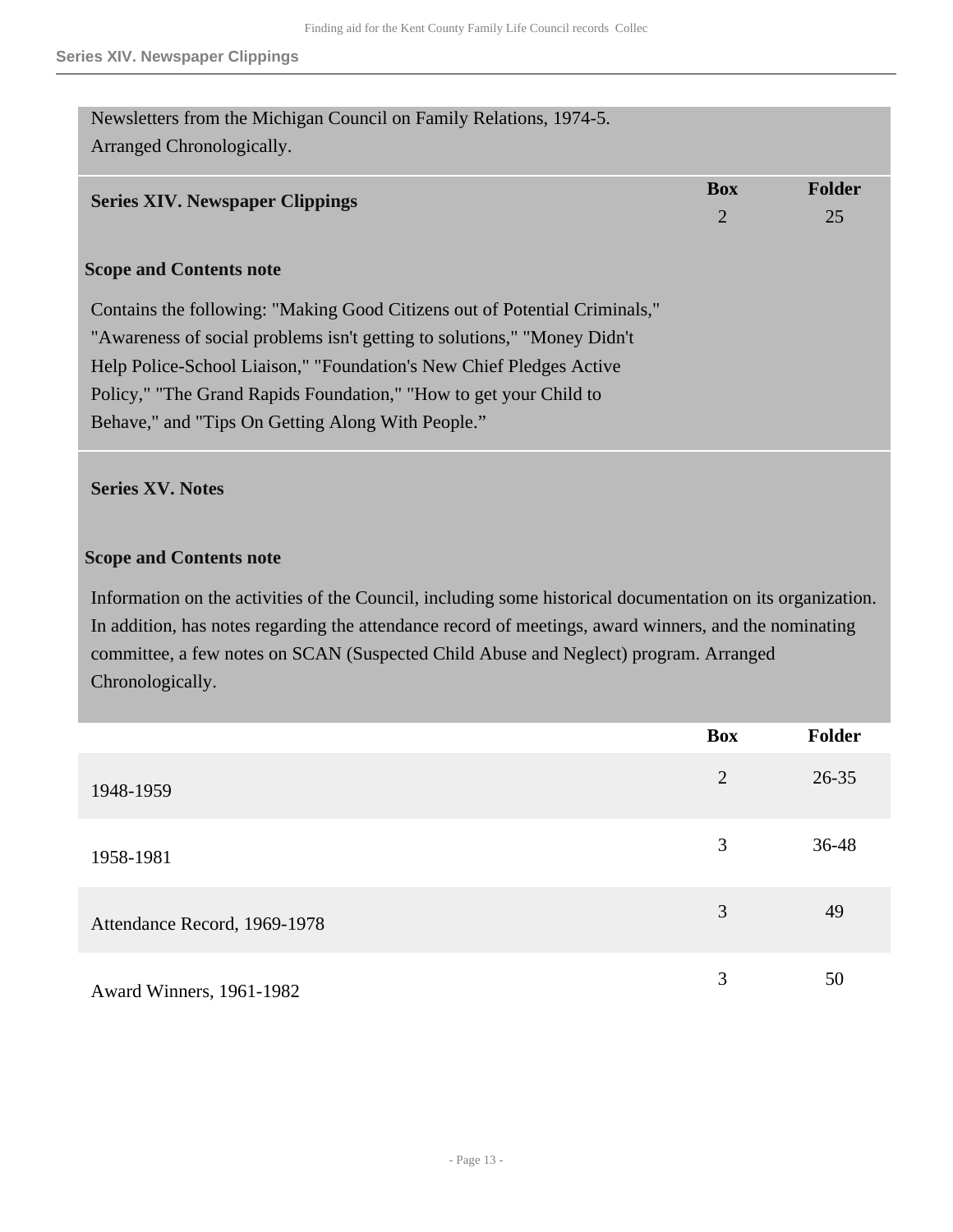| Nominating Committee, 1971-1981          | $\rightarrow$ | 51 |
|------------------------------------------|---------------|----|
| SCAN (Suspected Child Abuse and Neglect) |               | 52 |

### <span id="page-13-0"></span>**Series XVI. Pamphlets**

|                                                 | <b>Box</b>     | Folder |
|-------------------------------------------------|----------------|--------|
| Policies & Background Information               | 2              | 53     |
| You and the Law                                 | $\overline{2}$ | 53     |
| The Des Moines Community Project                | $\overline{2}$ | 53     |
| Things to THINK about                           | $\overline{2}$ | 53     |
| A Guide for Establishing Effective Relationship | $\mathfrak{2}$ | 54     |

### <span id="page-13-1"></span>**Series XVII. Papers**

### **Scope and Contents note**

Deals with the following topics: "The Hyperactive Child Adaptive Reactions Of The Adolescent," "Community Housing Improvement Program-Chest Area City of Grand Rapids and Chest Improvement Club," "Training and Supervision of Homemakers," and "Me Family Life Council of Kent County."

|        | Box | Folder |
|--------|-----|--------|
| Papers |     | 55     |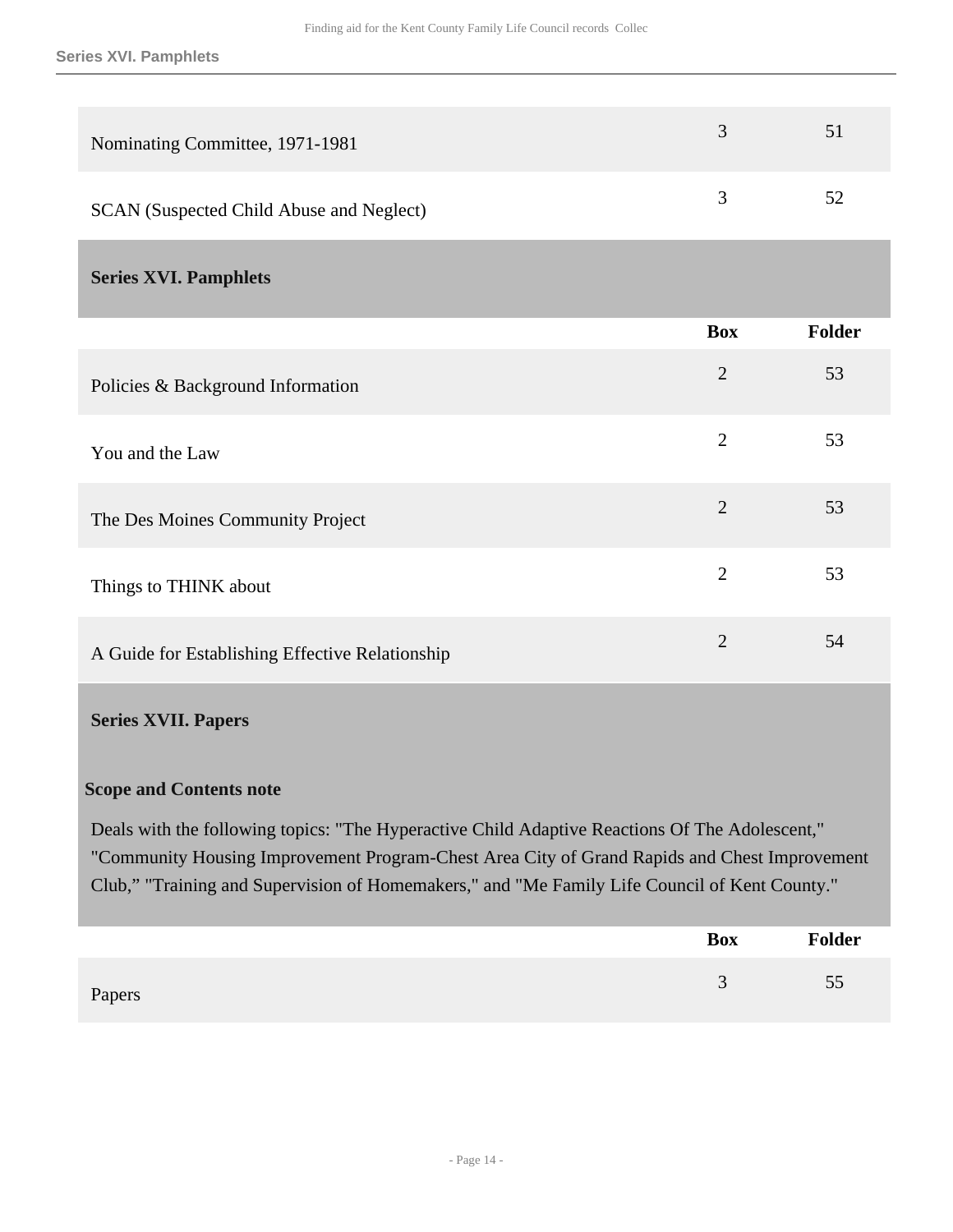<span id="page-14-3"></span><span id="page-14-2"></span><span id="page-14-1"></span><span id="page-14-0"></span>

| "The Family Life Council Of Kent County"                                                                                                                                                                                                                          | 3               | 56                           |
|-------------------------------------------------------------------------------------------------------------------------------------------------------------------------------------------------------------------------------------------------------------------|-----------------|------------------------------|
| <b>Series XVIII. Reports</b>                                                                                                                                                                                                                                      | <b>Box</b><br>3 | <b>Folder</b><br>57          |
| <b>Scope and Contents note</b>                                                                                                                                                                                                                                    |                 |                              |
| Reports on the nursing home residents, rehabilitation programs, pollution<br>and our environment, and Inland Lakes And Streams Bill, H.B. 4948. In<br>addition, there is a nominating committee report of April 7, 1975.                                          |                 |                              |
| <b>Series XIX. Scrapbooks</b>                                                                                                                                                                                                                                     |                 |                              |
| <b>Scope and Contents note</b>                                                                                                                                                                                                                                    |                 |                              |
| Historical information about the Council, ca. 1947-1972.                                                                                                                                                                                                          |                 |                              |
|                                                                                                                                                                                                                                                                   |                 |                              |
|                                                                                                                                                                                                                                                                   |                 | <b>Box</b>                   |
| 1947-1972                                                                                                                                                                                                                                                         |                 | 5                            |
| <b>Series XX. Speeches</b>                                                                                                                                                                                                                                        | <b>Box</b><br>3 | <b>Folder</b><br>58          |
| <b>Scope and Contents note</b>                                                                                                                                                                                                                                    |                 |                              |
| Consisting of a speeches presented to the Council: "Problems of Divorce As<br>Seen By The Lawyer and Prosecutor," "A Child--separated from his family--<br>What Happens to Him," and "The Role of the Gang--Why Gangs, Where<br>Gangs, and Consequences of them." |                 |                              |
| <b>Series XXI. Yearbooks</b>                                                                                                                                                                                                                                      |                 | <b>Box</b><br>$\overline{4}$ |